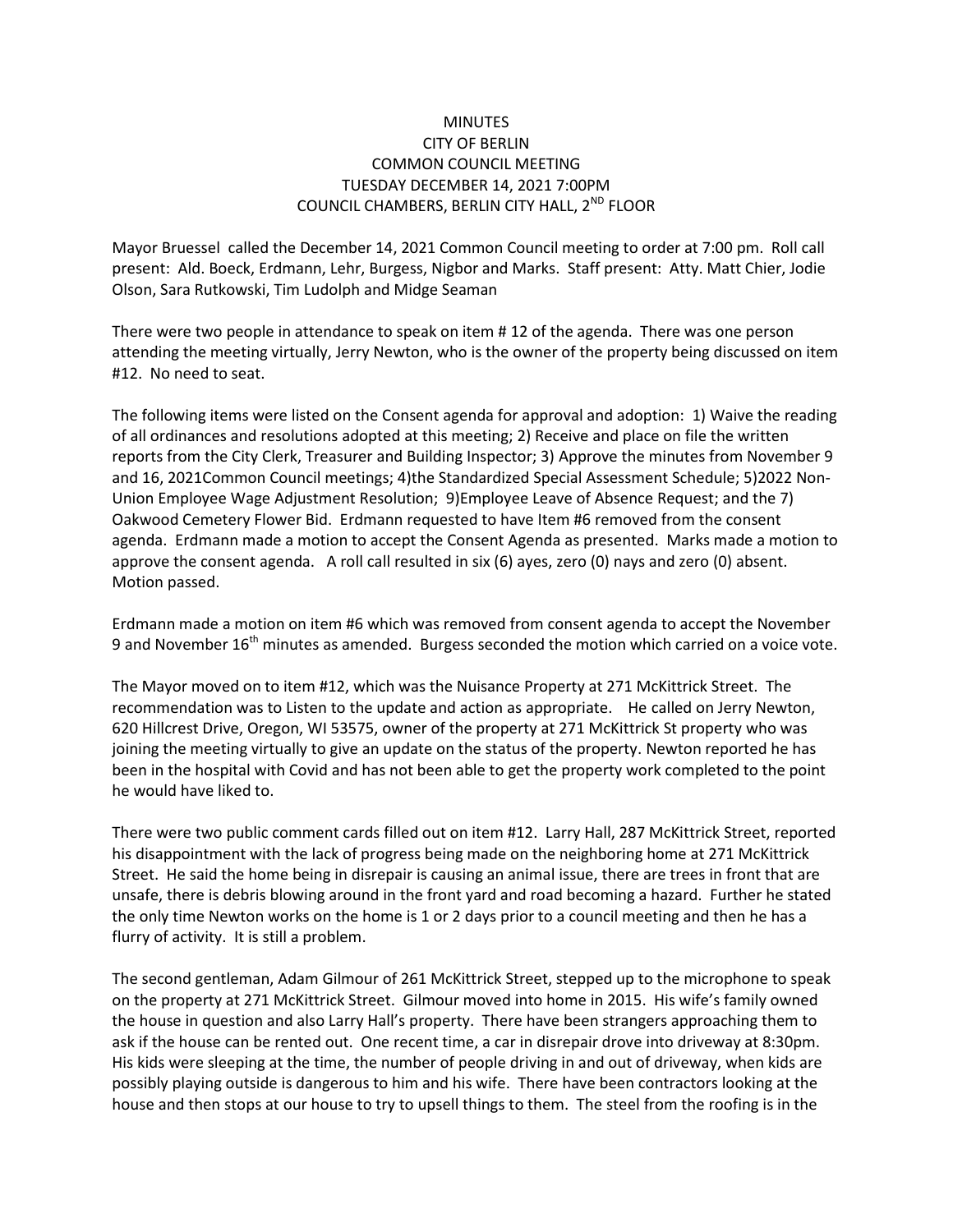yard and blowing all over the yard. I have kids playing and it is a dangerous situation. His wife is the one who keeps gathering and picking up debris so the kids stay safe. Wife called the police because it has become a hazard to the family.

Ludolph, Planning and Development Director, reported to Council, spoke to Mr. Newton and discussed with a clear understanding of Mr. Newton the need to take action by a certain deadline. Boeck asked if we issued any citations for this property. Olson reported there have been no citations issued. She stated there has been a couple postponements on this property by council, giving the owner the chance to make positive changes. No raise or repair order has been issued. Lehr stated he has asked repeatedly if there are any safety concerns and if Neighbors have complained. He said tonight it happened and now we need to move forward. Marks agrees with Lehr and expects the owner to come with a written proposal of what needs repair and clean up and the dates each will be complete. Discussion ensued with council members all agreeing we have given enough chances. Olson asked if what they are looking for is by the January meeting, the building inspector needs to have updated report on everything needing to be done to bring up to code and the owner have something in writing stating when each repair will be completed. Lehr stated that sounds like what we have already been doing. He would like to give the inspector the approval to begin writing citation now. If there are violations there, issue the citation now. Do not bring it back to us. If that doesn't send a message then we will have to get serious in January. Boeck asked when the building inspector was at the property lastly. Ludolph stated it was 08/30/2021.

Next up was the approval of Bijak's Culinary Café Liquor License. Erdman asked that staff remind Mr. Bijak, he has an awning up with the former owner's business name on it and as per Ordinance, he needs to take that awning off. Marks asked about a violation or offense on Mr. Bijak's application. Rutkowski stated that it was approved by the Chief and Attorney Chier. Lehr moved to approve the "Class B" Beer and "Class C" Wine license for Bijak's Culinary Café, LLC located at 219 Broadway, contingent upon Bijak's Culinary Café, LLC passing the required health, fire, police and building inspections. Burgess seconded the motion which carried on a voice vote.

Next the mayor introduced item 14. A Resolution Authorizing Execution of DNR Financial Assistance Agreement. Olsen explained the resolution will allow the City to be able to collect the funds to cover the cost of replacing lead lines during the 2021 Street and Utility projects. The grant allowed home owners on that project to be able to have their lines replaced at no cost to them. Erdmann made a motion to waive the Committee of the Whole discussion on this item, Nigbor seconded the motion. The motion was carried by voice vote. Erdmann then made a motion to Approve Resolution #21-19 Authorizing Execution of the DNR Principal Forgiven Financial Assistance Agreement. Marks seconded the motion. A roll call vote resulted in 6 ayes 0 Nays and 0 absent.

The Mayor brought the next item forward which was the Walmart Liquor License update. Walmart had a change in officers and following State Statute, updated the municipalities. Marks made a motion to approve the change in Walmart Stores East, LP, Inc. Officer from Assistant Secretary David Reading to Sarah Little. Burgess seconded the motion which carried by voice vote.

Next the Mayor introduced the Appointment of Election Officials for the term beginning January 1, 2022 to December 31, 2023. Burgess made a motion to Approve and appoint the list of election officials as presented. Marks seconded the motion which carried on a voice vote. .